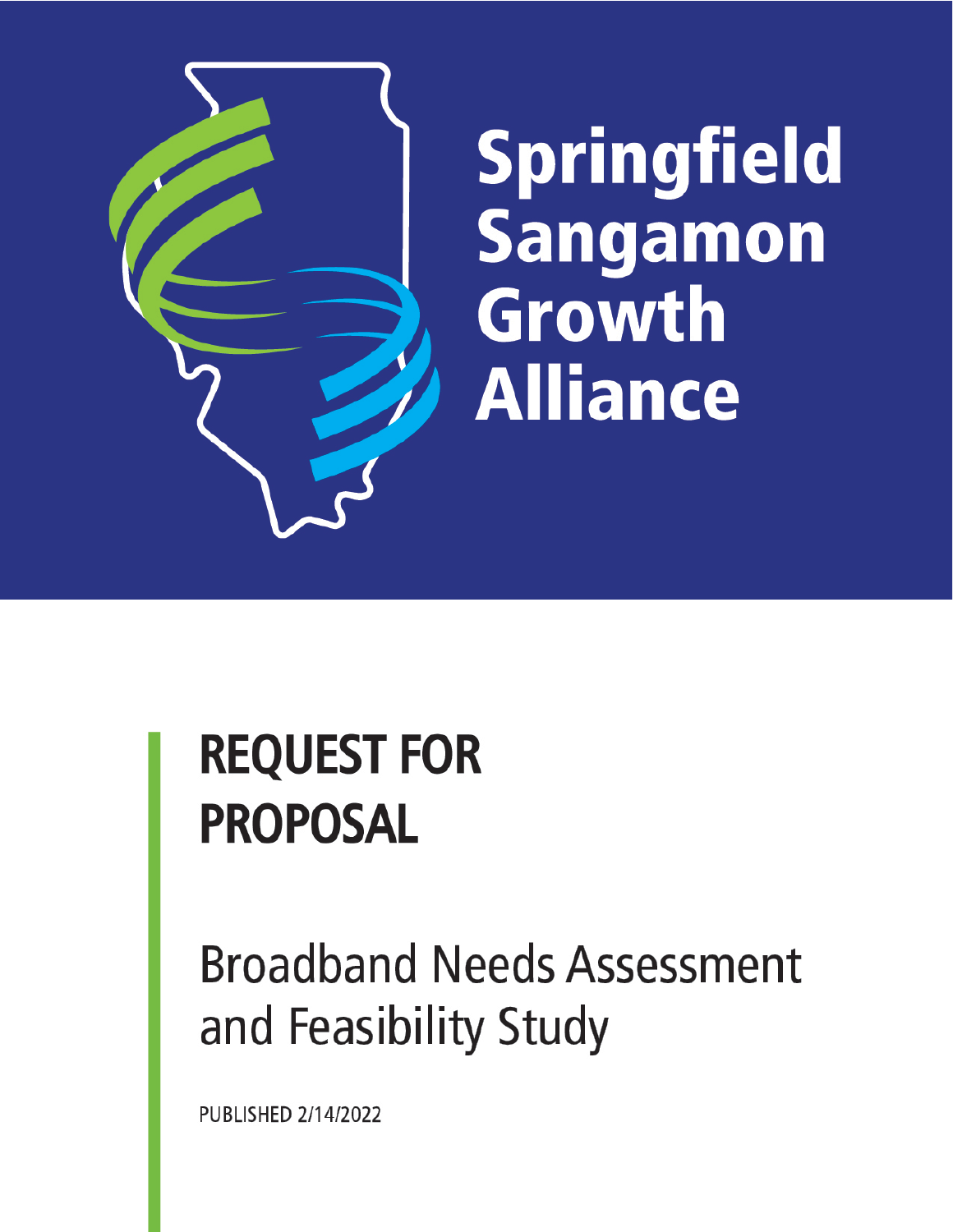

### **INTRODUCTION**

The Springfield Sangamon Growth Alliance (SSGA) is soliciting proposals from qualified consulting firms to conduct a broadband needs assessment and feasibility study for Sangamon County (the County). The scope of work will include identification of areas where service is less than adequate and will provide the County with the information needed to analyze and implement the best solutions for broadband connectivity across the County.

#### **SECTION 1: REQUEST FOR PROPOSAL OVERVIEW**

1.1 About the County and SSGA

Located in the heartland of both Illinois and the nation, Sangamon County was established in 1821 and has an estimated population of 200,000 in an area of 877 square miles. Sangamon County has a strong and thriving local economy that is based upon healthcare, professional services, state government, tourism, and agriculture, all of which help provide for one of the lowest unemployment rates in the state. Sangamon County enjoys a national reputation as a wonderful place to live, do business and raise a family, and is home to several of the nation's most significant historic sites.

For more information on Sangamon County, visit: [https://co.sangamon.il.us.](https://co.sangamon.il.us/)

The SSGA is committed to pursuing economic prosperity and growth for Sangamon County and the City of Springfield, Illinois. Since its founding in 2018, this public-private sector partnership has advanced regional economic development efforts. Led by a volunteer, diverse, industry-driven board of directors, SSGA is helping create and market a financially sound community that can attract new businesses and skilled talent, while retaining the innovation companies and local workforce who already make Sangamon County their home.

For more information on SSGA, visit [http://www.thriveinspi.org.](http://www.thriveinspi.org/)

#### 1.2 Scope of Work

A. Service and Infrastructure Analysis –

The COVID-19 pandemic highlighted the digital inequities experienced by rural communities and emphasized the importance of digital access for education, work, and health care.

*A.1 Technical Analysis* **-** The Illinois Department for Commerce and Economic Opportunity Office of Broadband created a dashboard of broadband availability throughout the state. Proposals should:

- Validate existing public and private sector internet infrastructure.
- Develop an inventory of current broadband providers' services, pricing strategies, and coverage areas.
- Analysis should consider existing City of Springfield coverage and opportunities to coordinate with existing public infrastructure.

*A.2 Market Analysis* **–** The selected consultant will compile and analyze data on current and future broadband needs, usage, and solutions for residents, businesses, institutions, and agencies throughout the County. The market assessment should detail types of service, pricing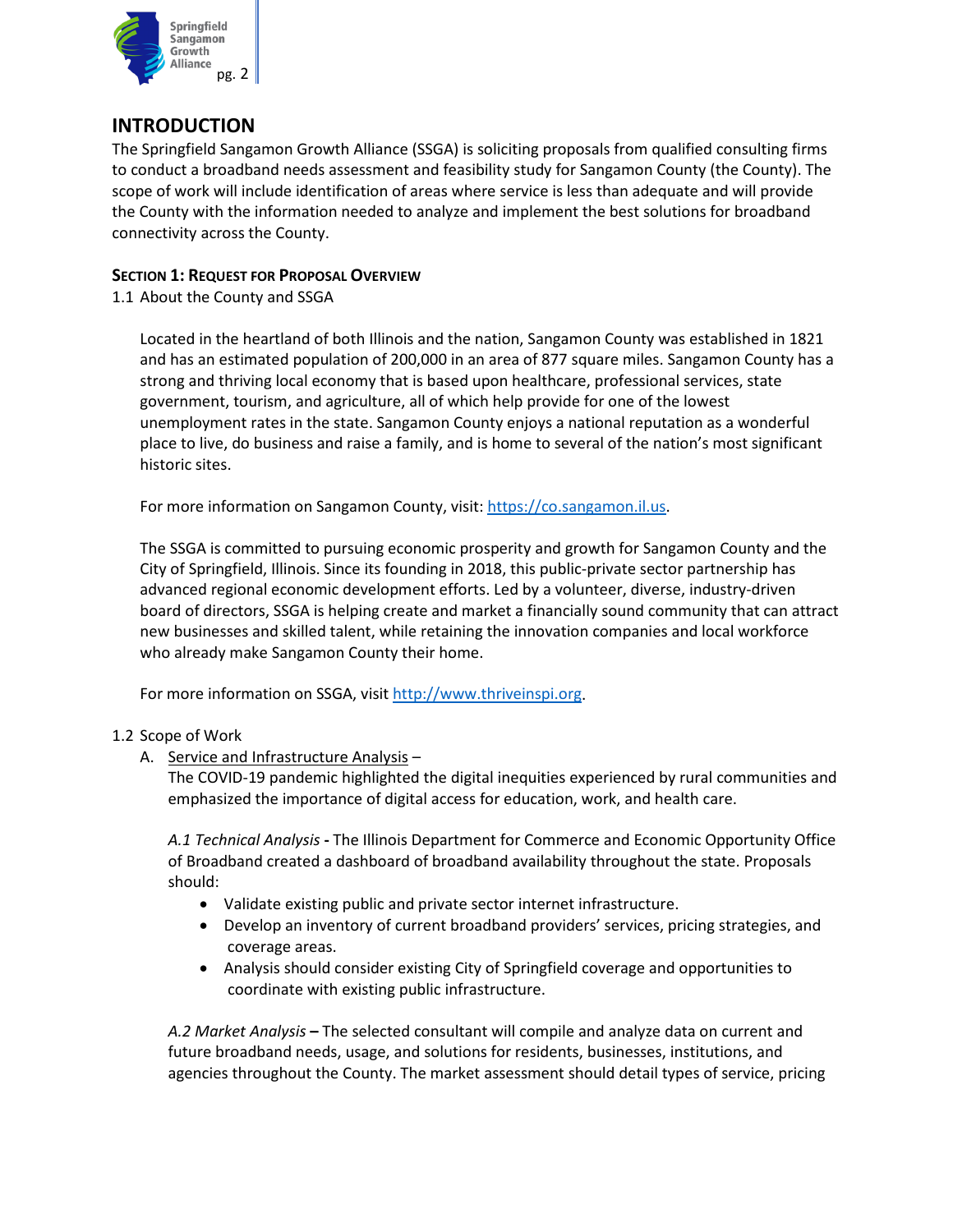

availability, and limitations. This may include conducting residential and business market research about the current providers and future needs.

#### B. Technology Options

Successful proposals will identify technologies to achieve reliable broadband access throughout the County and provide a framework for evaluating the options. It may be helpful to identify areas of the county that meet the FCC definition of broadband access (25 Mbps download / 3 Mbps upload), but do not provide service adequate for business or residential needs.

#### C. Potential Partnerships

Provide examples of entities that might be prospective partners with a summary of how each relationship would function. These partnerships include public, private, and nonprofit agency involvement.

- D. Financing and Funding The consultant will detail strategies to assist the SSGA and County obtaining needed funds from appropriate programs best matched to the recommended solution design. Financing and funding opportunities include:
	- a. Grant funding options
	- b. Public-private partnerships
	- c. Capital, revenue bond, and other self-funding options

#### E. Recommendation for Broadband Strategies

Based on consultant's analysis and feedback from the community, recommended business models should include:

- a. Ownership of network (Public, Private, or Public-Private Partnerships)
- b. Management and operation of network (Public, Private, or Public-Private Partnerships)
- c. Capital investment required
- d. Assets required
- e. Potential services and partners
- f. Potential private entities or cooperatives that may be interested in providing services

#### 1.3 Timing

- A. Provide an estimated project timeline including:
	- Estimated start and end dates
	- Proposed dates for presentation to County Board
- B. Consultant will provide biweekly updates on progress during the work period to SSGA.
- C. Consultant will provide digital and hard copies of final feasibility study.

#### **SECTION 2: PROPOSAL EVALUATION AND ACCEPTANCE**

Interested firms should submit a proposal no later than 5:00 p.m. on March 7, 2022.

- 2.1: Submission Requirements
	- A. Cover Letter

Provide a cover letter that summarizes the community's goals and the project and the point of contact for the firm.

B. Work plan

A detailed work plan will include:

• A description of tasks to be accomplished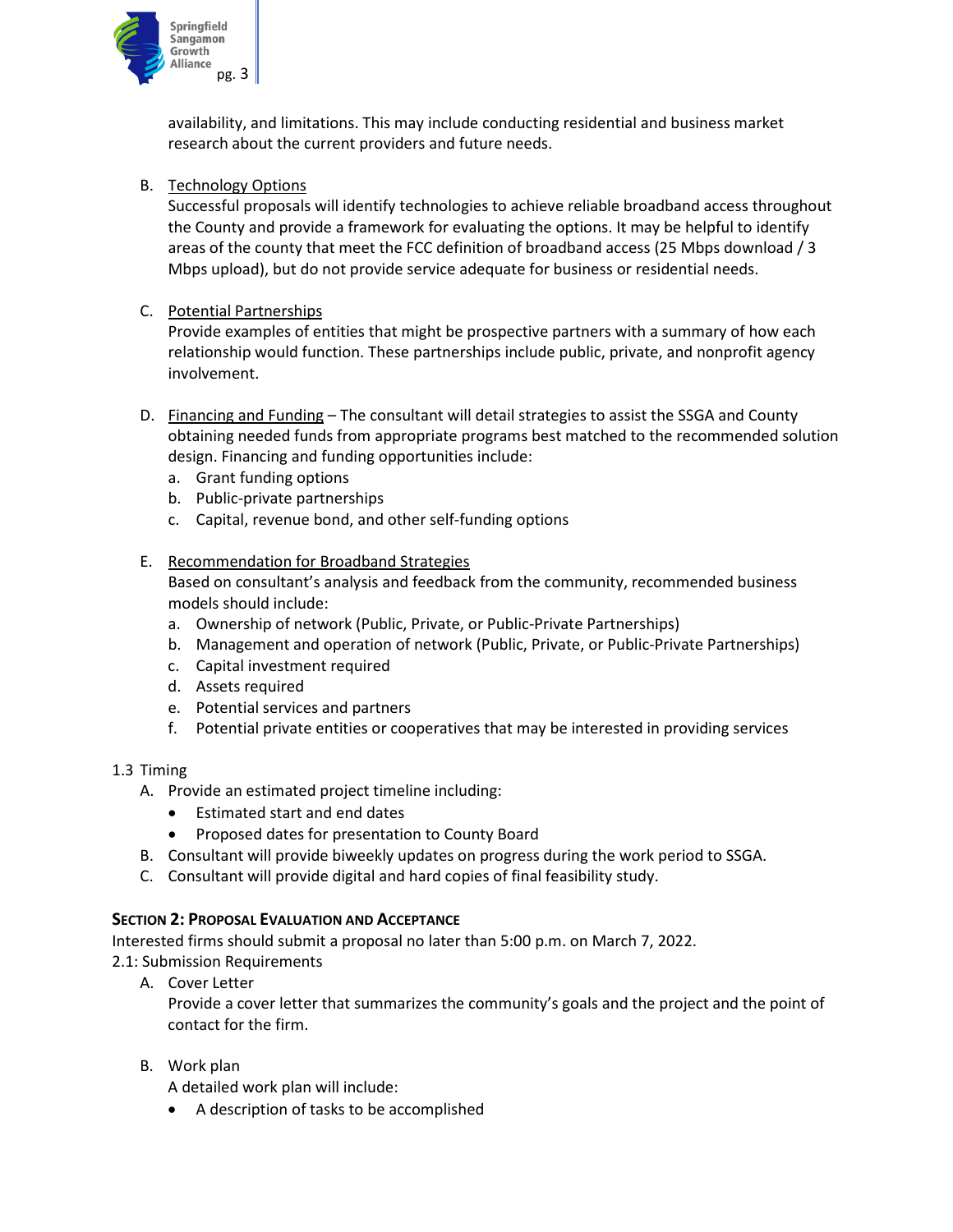

- The project timeline with deliverables and key milestones
- Outline the project management approach

#### D. Budget

Present a budget in a line-item format. Include a summary of estimated costs per task or activity.

E. Qualifications and Key Staff

Describe direct experience and knowledge your firm has with broadband solutions and with working with governments and public-private sector collaborations. Include resumes of key staff from the organization/team assigned to this project and provide an organization chart identifying personnel assigned to the proposal.

E. References with contact information Provide contact name, phone number, email address, and brief description of work performed. Highlight similar projects, if relevant.

2.2: Evaluation Criteria – The SSGA will evaluate proposals based on the following criteria:

- Experience and ability to successfully complete the scope of services
- Knowledge of technologies to provide broadband services
- Knowledge and experience with funding mechanisms
- Demonstrated experience with similar broadband planning activities in communities of similar size and demographics
- Ability to complete scope of work within the established time and in a cost-effective manner

#### **SECTION 3: PROPOSAL PROCEDURE**

3.1 Proposed Schedule

RFP Released: February 14, 2022 Questions due to SSGA: February 21, 2022 Responses provided: February 25, 2022 Proposals Due: March 7, 2022

3.2 Communications

Proposal-related questions should be emailed to Abby Powell at [APowell@ThriveinSPI.org](mailto:APowell@ThriveinSPI.org) All proposals should be submitted with the subject "Sangamon County Broadband Proposal" via email to [APowell@thriveinspi.org.](mailto:APowell@thriveinspi.org)

#### **SECTION 4: GENERAL TERMS AND CONDITIONS**

- 4.1 Compliance with Laws Consultant must agree to comply with all applicable federal, state, and local employment, nondiscrimination, benefits, taxation, and all other applicable laws.
- 4.2 Non-Discrimination In performing the services required under any agreement between SSGA and the consultant, the consultant shall not discriminate against any person on the basis of race, religion, creed, color, alienage, national origin, citizenship status, sex, sexual orientation, marital status, gender identity, age, ancestry, physical or mental disability, medical condition including medical characteristics, pregnancy, marital status, veteran status, or any other classification protected by applicable federal, state, or local laws.